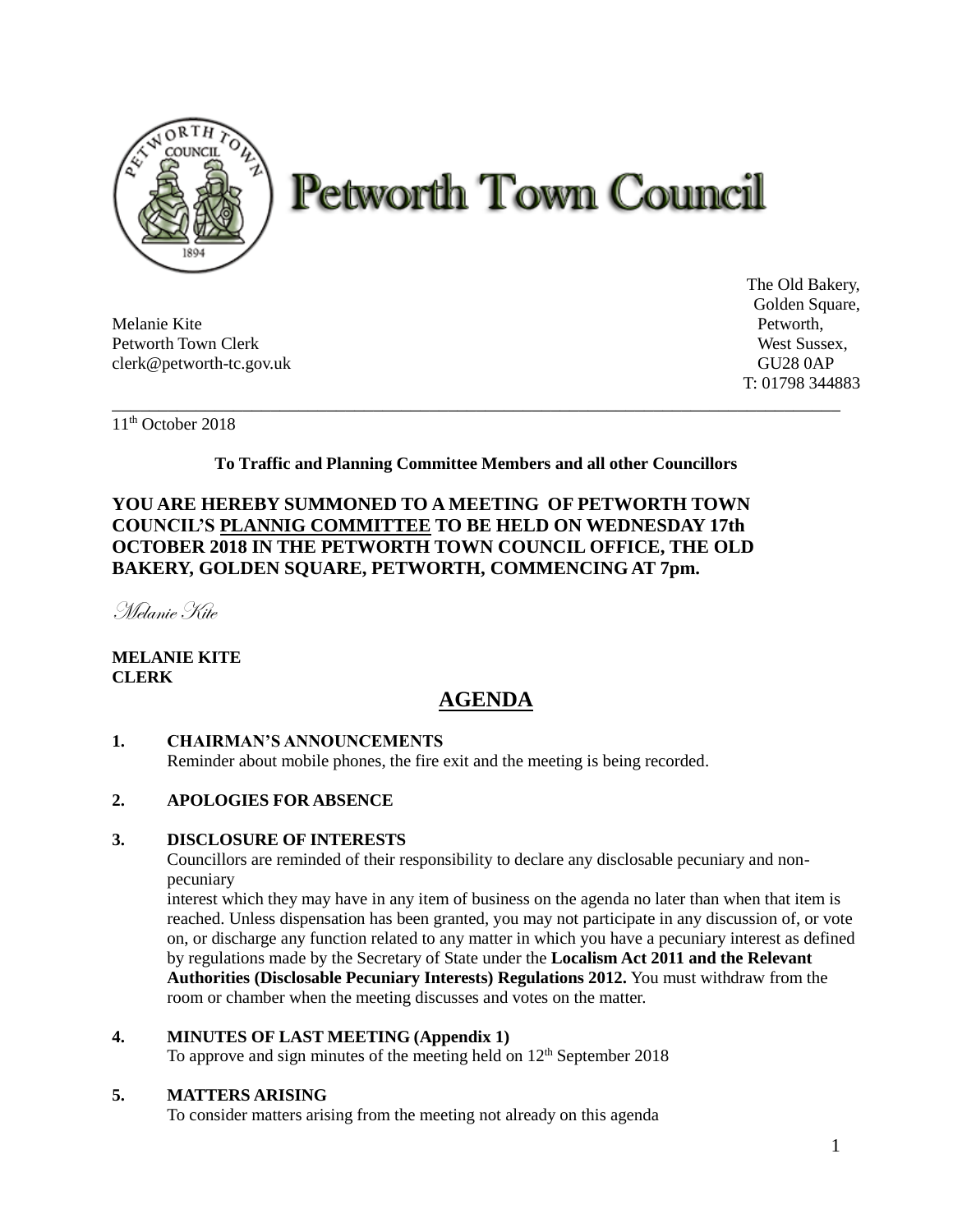#### **6. PUBLIC PARTICIPATION SESSION**

Adjournment of the meeting for public questions. Public Questions.

Members of the public may ask the Chairman for permission to address Council with respect to: (a) items not on the agenda.

#### **Please be advised that a request should be submitted no less than 48 hours prior to the meeting.**

(b) about business on the agenda at the discretion of the Chairman. Re-convene Meeting.

#### **7. PLANNING APPLICATIONS**

## **7.1 SDNP/18/04670/LIS**

Dismantle and Reconstruction of East and West Boundary Wall **Little Leith Gate Angel Street Petworth West Sussex GU28 0BG**

#### **7.2 SDNP/18/04472/HOUS and SDNP/18/04473/LIS**

Single storey flat roof extension to rear of kitchen at basement level, new wc in study room and bigger dormer window in loft area**. 5 New Street Petworth GU28 0AS**

#### **7.3 SDNP/18/04650/LIS**

Internal alterations and additions including formation of second floor bathroom, alterations to stairs at ground floor level, formation of a ground floor lavatory and removal of 1970's raised kitchen floor to expose original quarry tile floor.

**Oakfield House Angel Street Petworth West Sussex GU28 0BQ**

#### **7.4 For Information Only – PTC application**

#### **SDNP/18/04907/FUL**

1 no. old BT phone kiosk internally converted to a tourist information centre. **Land East of Car Park Damer's Bridge Petworth West Sussex**

#### **8 TREE APPLICATIONS**

#### **8.1 Trees without TPO**

#### **8.1 SDNP/18/05028/TCA**

Notification of intention to crown raise by up to 6m (above ground level), remove lowest southwest limb (at approx. 9m above ground level) and reduce rogous limb on the south-east sector by 1-2m (back in line with the rest of that sector of crown) on 1 no. Ash tree. **Somerset Lodge North Street Petworth West Sussex GU28 0DG**

#### **8.1.2 SDNP/18/04925/TCA**

Notification of intention to fell 1 no. Holly tree. **2 Malt Cottage Angel Street Petworth West Sussex GU28 0BG**

#### **8.1.3 SDNP/18/04789/TCA**

Notification of intention to raise lower crown on Western sector by approx 4m (above ground level) to create a 3m clearance (from 23 Garland Close) on 1 no. Sycamore tree. **New Grove Grove Street Petworth West Sussex GU28 0BD**

#### **9. DATES OF SDNPA PLANNING MEETINGS**

To note meeting dates in 2018. Thursday 8<sup>th</sup> November Thursday 13<sup>th</sup> December